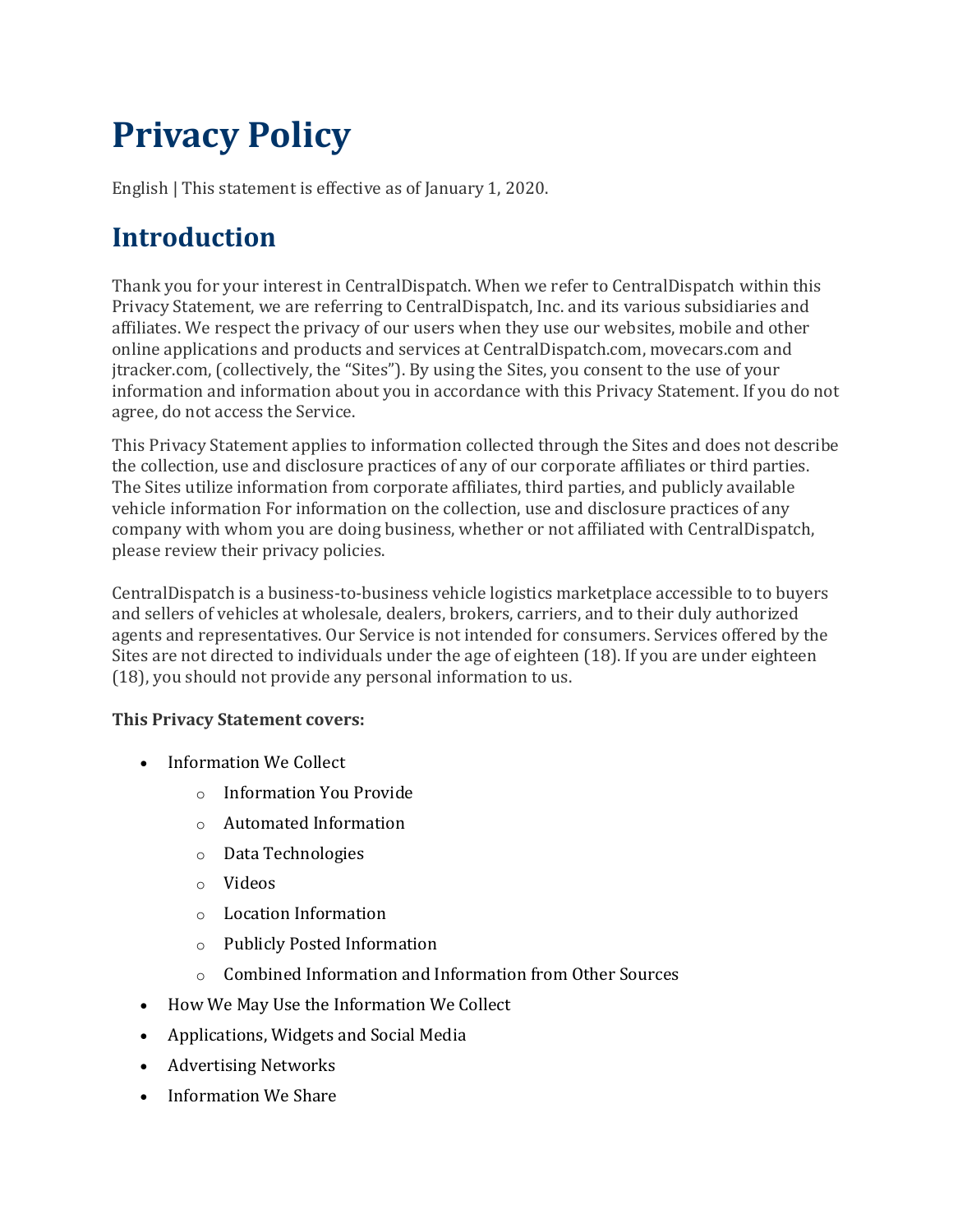- o Affiliates and Dealers
- o Our Service Providers
- o Corporate and Asset Transactions
- o Other
- Your Choices
- Access and Correction
- Links
- Data Security
- Disputes
- Updates to this Privacy Statement
- How to Contact Us
- Your California Privacy Rights

### **The Information We Collect**

Information is gathered from the Sites by us, our service providers, advertisers, sponsors and partners.

**Information You Provide.** We may collect information that you choose to provide on the Site (which may include your name, address, telephone number, email address, dealer or company name, AuctionACCESS number(s), the last four digits of your social security number or other valid government-issued identification number and bank account, payment and other financial information) in a variety of ways, such as when you:

- 1. Register for one of our products or services;
- 2. Provide payment information or authorize electronic ACH transfers or other payments;
- 3. Make information available to us via social networking logins, such as Facebook or Twitter;
- 4. Participate in chats, web forums or other interactive sessions;
- 5. Subscribe to newsletters or provide feedback; and
- 6. Participate in surveys, sweepstakes or other promotions.

**Automated Information.** Information regarding your use of the Sites may be collected and/or aggregated through the use of automated means. This automatically collected information may include information such as:

- 1. Your IP address, the type of browser and operating system used;
- 2. Date and time you access the Sites and pages you visit, and if you linked from or to another website, the address of that website;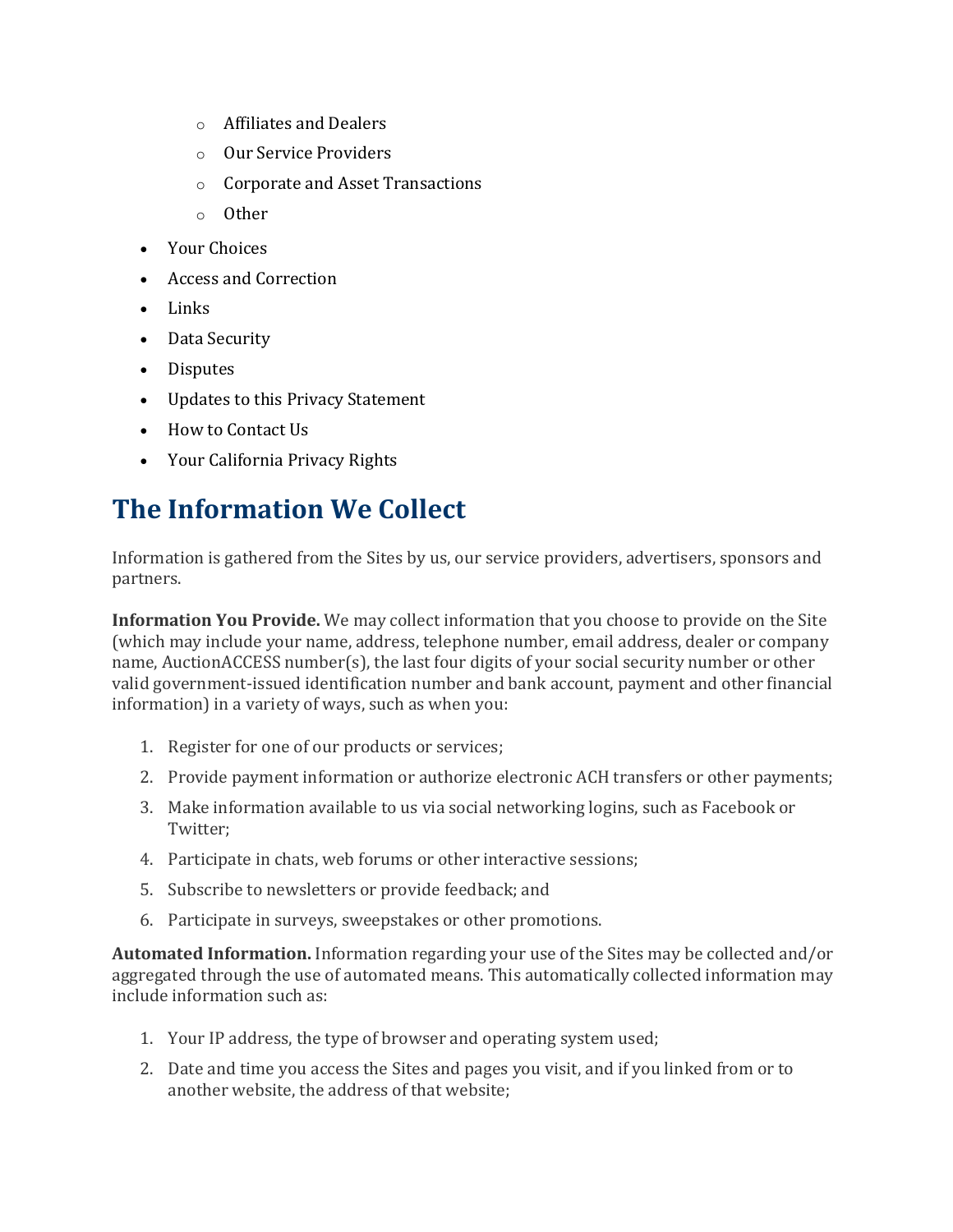- 3. Email you open and links you click on within those emails; and
- 4. Your ISP or mobile carrier, and the type of handheld or mobile device that you used.

**Data Technologies.** Various technologies are used to automatically collect information, such as cookies, local shared objects, and web beacons (generally referred to as "Data Technologies.") "Cookies" are small identifiers sent from a web server that are stored on your device for the purpose of identifying your browser or storing information or settings in your browser. "Local shared objects," sometimes known as Flash cookies, may be used to store your preferences or display content based upon what you have viewed on various websites to personalize your visit. A "web beacon," also known as an Internet tag, pixel tag or clear GIF, links web pages to web servers and their cookies. Anonymous advertising identifiers are increasingly being used on mobile devices and otherwise in a manner similar to cookies. When we refer to Data Technologies, we are including all current and similar future technologies.

One or more Data Technologies may be used on the Sites and other websites and mobile applications (that may not be the Sites) by us, by another party on our behalf, or by third parties in accordance with their privacy policies. Data Technologies may be used by us and others, on our behalf and on their own behalf, to transmit information to you or about you and connect information about you from different sources, websites, devices, and mobile applications.

We may use a uniquely generated trackable toll-free telephone number on the Sites or in advertisements. If you call one of these uniquely generated toll-free numbers, we (or a service provider acting on our behalf) may collect non-personally identifiable information about the call (e.g. date, time, duration), as well as personally identifiable information (e.g. your name, the number from which your call originated).

**Videos.** We may target and track the videos you view on the Sites. You consent to our tracking of your video viewing through the Site or third-party social media for up to two years or as permitted by applicable law.

**Location Information.** We may collect physical location information that is sufficiently precise to allow us to locate a specific person or device ("Location Information"). We only collect Location Information with your permission (e.g., such as when you agree to provide it to us after initial access to or downloading our website). We may use Location Information and provide it to third parties to provide you with content and services that are relevant to a particular location, such as advertising, search results, auctions in the area, and directions.

**Publicly Posted Information.** Information that you make available to us and others via social media networks, forums, blogs, list serves, chat rooms or similar functionality is public information that we or others may share or use in accordance with the law.

**Combined Information and Information from Other Sources.** We may combine information that you provide to us with information we receive from our affiliates and other sources, as well as with other information that is automatically collected. The combined information may include information about your use of the Sites, your use of other websites, devices and mobile applications and information from our affiliates and other sources.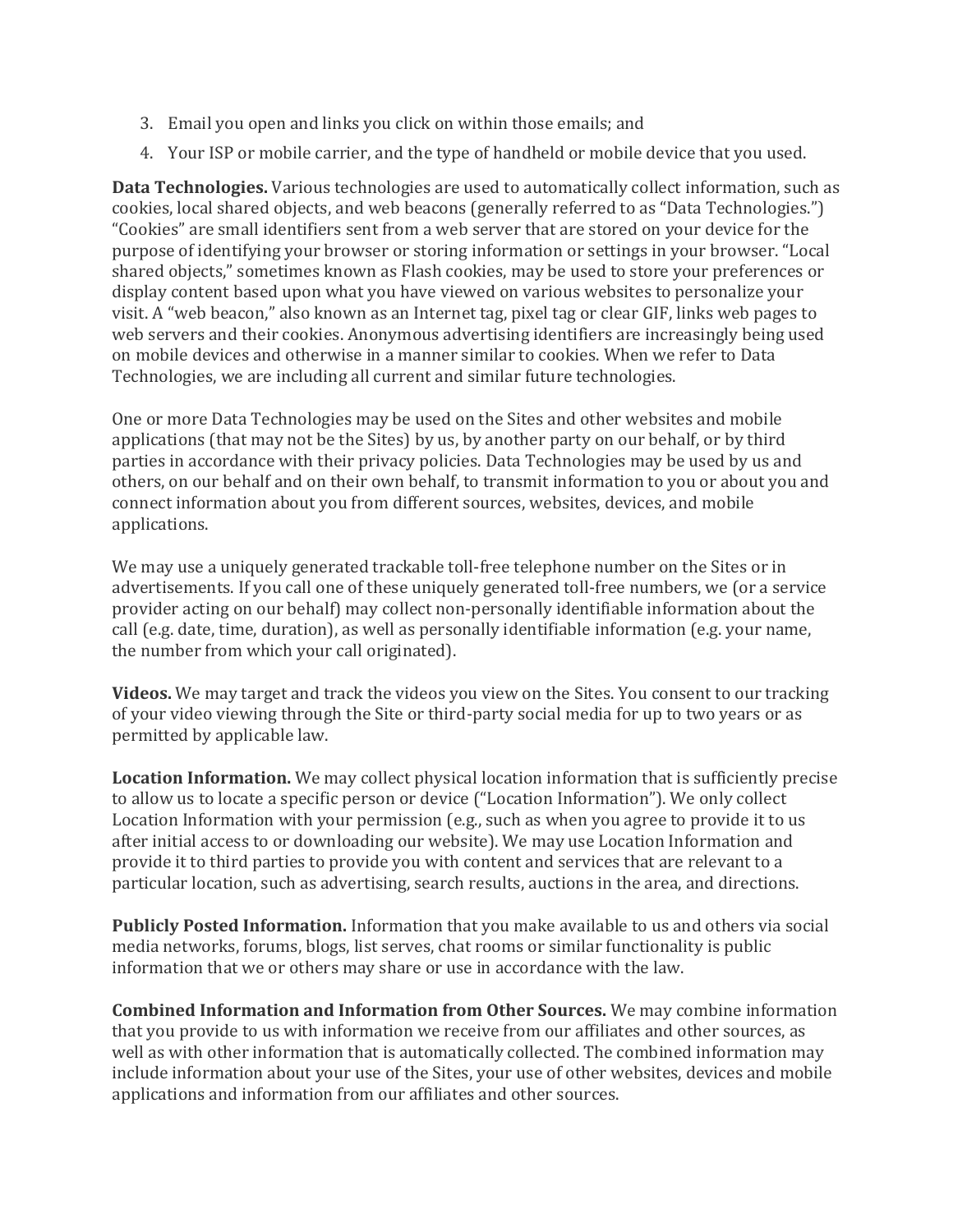### **How We May Use the Information We Collect**

We may use information we collect for the following purposes:

- 1. For everyday business purposes, such as establishing and managing your user account, providing products and services you request, and providing customer support;
- 2. To offer our other products or services and/or the products or services of others to you;
- 3. To communicate about, and administer your participation in, special events, programs, surveys, contests, sweepstakes and other offers or promotions;
- 4. To enable you to interact with the Sites and our users, dealers, and others through various means, such as through our message boards, blogs and social media;
- 5. To evaluate and improve our business, including developing new products and services and analyzing the effectiveness of products, services, applications and websites;
- 6. To diagnose and address technical and service problems;
- 7. To perform data analyses, including market and consumer research, trend analysis, demographic analysis and financial analysis;
- 8. To deliver content (including advertising) correlating to your interests and browsing and usage history, both within the Sites and on other websites and applications;
- 9. To comply with applicable legal requirements and our policies
- 10. To provide vehicle sale information, transaction data and other information and material to third parties directly involved in the sale (e.g., Private Store partners); and
- 11. to help sellers understand buyers' preferences for inventory and services;
- 12. To contact you via telephone, text or chat (and by using the Site and agreeing to the Terms of Use, you agree to be contacted by CentralDispatch by telephone, text or chat at any number or other contact information that you may provide or make available on or through the Site).

### **Applications, Widgets and Social Media**

We may include applications or widgets from social media providers that allow interaction or content sharing by their users. These widgets, such as a Facebook "Share" or "Like" button, are visible to you on the web page you visit. Integration between the Sites and social media networks such as Facebook, Twitter and others may allow social media networks in which you participate to collect information about you, even when you do not explicitly activate the network's application or widget. Please visit the applicable social media network's privacy policy to better understand their data collection practices and choices they make available to you. The privacy policy of the social media network controls the collection, use and disclosure of all personal information transmitted to that network.

### **Advertising Networks**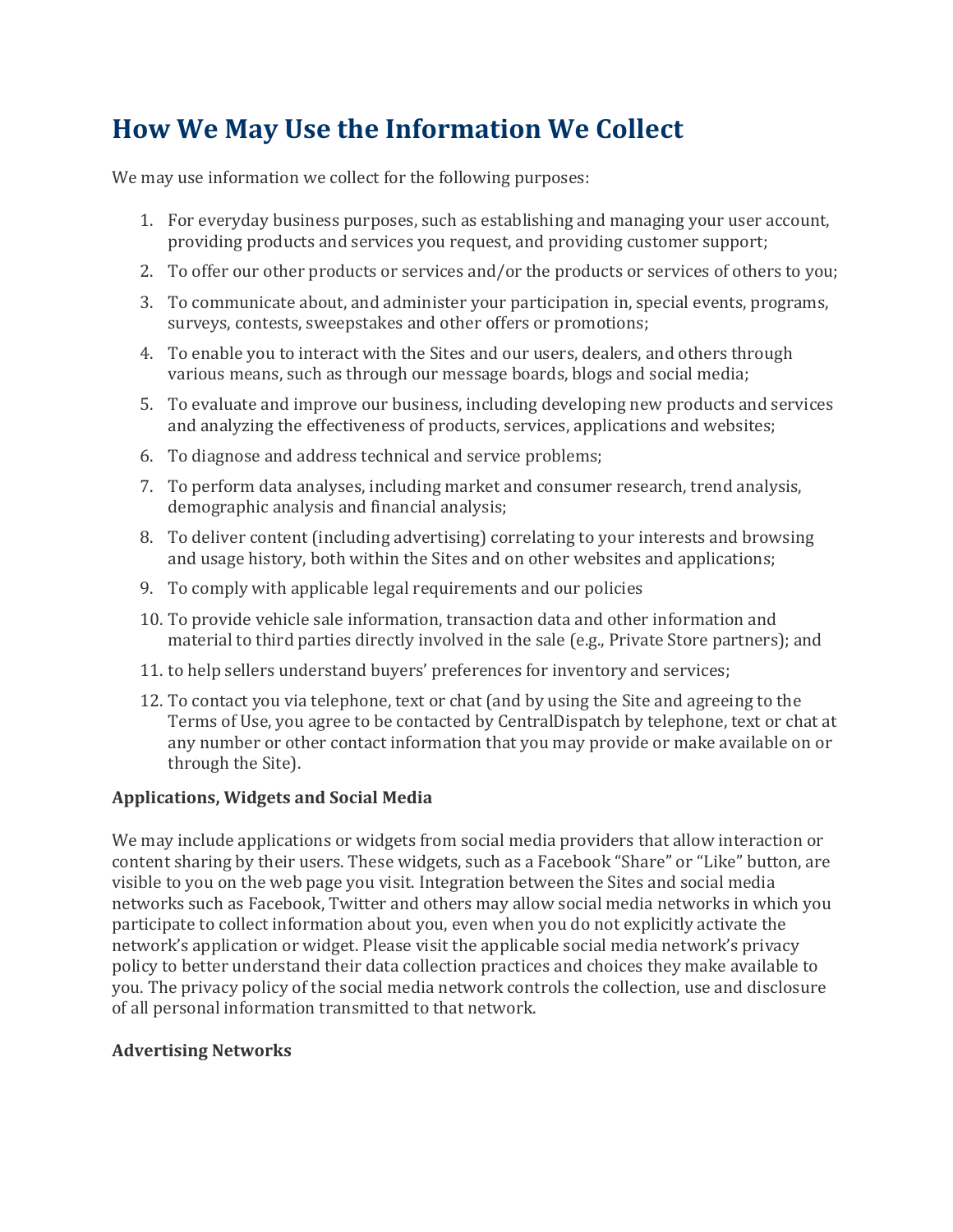Advertising that is customized based on predictions generated over time from your visits across different websites, devices and mobile applications is sometimes called "online behavioral" or "interest-based" advertising. We may partner with advertising networks, which are companies that deliver targeted advertisements to consumers and generate statistics and metrics related to the delivery of interest-based advertisements. They may utilize information collected through a variety of Data Technologies to provide customization, auditing, research and reporting for us, our affiliates and other advertisers. This data collection takes place both on the Sites and on third-party's websites and mobile applications. This process allows the Sites and third parties to deliver targeted advertising, enhance marketing programs and help track the effectiveness of such efforts. Our advertising networks also may use this information for determining or predicting the characteristics and preferences of their respective advertising audiences and measuring the effectiveness of their advertising in accordance with their privacy policies.

We do not provide information that is directly associated with a specific person (such as name and address) to an advertising network when you interact with or view a customized advertisement. However, when you view or interact with an advertisement, the advertiser may make an assumption that you are interested in the subject matter of the advertisement.

Some companies disclose when they are using interest-based advertising programs on the Sites to deliver third-party ads or collecting information about your visit for these purposes and give you the ability to opt-out of this use of your information. You may see an icon in or around third-party advertisements on the Sites that use interest-based advertising programs and on pages where data is collected and used for online interest-based advertising. Clicking on this icon will provide additional information about the companies and data practices that were used to deliver the ad. You can opt out of delivery of targeted advertising to you by multiple companies by visiting [www.aboutads.info/choices](http://www.aboutads.info/choices)

or [www.networkadvertising.org/managing/opt\\_out.asp.](http://www.networkadvertising.org/managing/opt_out.asp) Please note that even if you opt out, you will continue to receive advertisements, but they will not be tailored to your specific interests.

### **Information We Share**

We do not sell or otherwise share information about you that we collect or receive, except as described below:

- 1. **Affiliates, Dealers, Franchisors and Manufacturers.** Information collected, including personal information and Data Technologies, may be shared with affiliates dealers, franchisors and manufacturers, and their agents and third-party service providers, who will use that information in accordance with their own privacy policies. Please visit [www.CoxAutoInc.com](http://www.coxautoinc.com/) for more information about our affiliates.
- 2. **Our Service Providers.** We may engage third parties to provide the services offered through or in connection with the Sites on our behalf. We require such providers to maintain information about you as confidential and to use the information only to perform the services specified by us in a manner consistent with this Privacy Statement.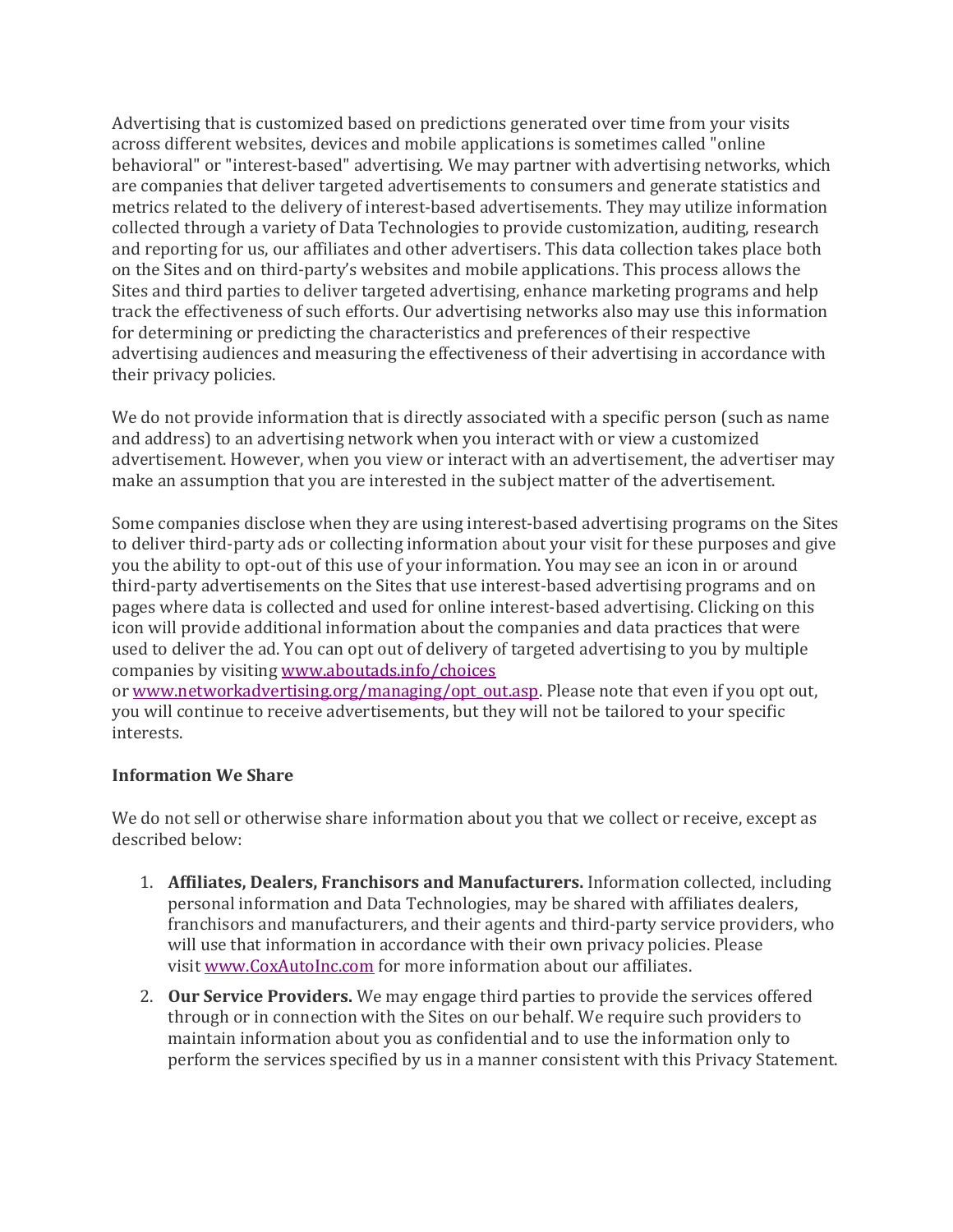- 3. **Corporate and Asset Transactions.** If we sell all or substantially all of our business or sell or transfer all or a material part of our assets, or are otherwise involved in a merger or transfer of all or a substantial part of our business (including any sale or transfer that may take place as part of or in connection with any bankruptcy or insolvency proceeding), we may transfer all information we have collected and stored, including personal information, to the party or parties involved in the transaction as part of that transaction.
- 4. **Access to Databases**. In addition to all of the disclosures described above, we may also allow others to search some of our databases and to analyze the data they find there or aggregate it with other data, either for their business purposes or ours.
- 5. **AuctionACCESS Information.** We may also collect your AuctionACCESS number and use it to link your registration information with the information maintained by AutoTec, LLC in your AuctionACCESS membership profile. To create an AuctionACCESS profile and learn more about what types of information AutoTec, LLC collects about its members and discloses to Manheim and other wholesale auction operators, please visit [https://www.auctionaccess.com.](https://www.auctionaccess.com/) AutoTec, LLC is not affiliated with CentralDispatch and collects information about its members under its separate privacy policy using processes that we don't control. Supplying registration information is voluntary; however, users who don't supply the information necessary to register for the Service may not be able to take advantage of the majority of features and content available through the Service.
- 6. **Other.** We may access or disclose information, including personal information, to:
	- 1. Protect or defend our interests and the legal rights or property of CentralDispatch and our affiliates;
	- 2. Protect the rights, interests, safety and security of users of the Sites or members of the public;
	- 3. Protect against fraud or for risk management purposes; or
	- 4. Comply with prudent legal practice as we may determine, and applicable law or legal process.

### **Your Choices**

You are entitled to make certain choices about how we communicate with you.

- 1. You may choose not to provide personal information, even though that might impact your ability to register or open an account on the Sites or receive a particular product or service.
- 2. If you do not want to receive marketing email from the Sites, you can follow the unsubscribe link provided in those emails.
- 3. If you do not want to receive interest-based advertisements, you can opt out as discussed in the "Advertising Networks" section above.
- 4. You have a number of choices regarding certain Data Technologies. Most web browsers automatically accept cookies, but you can usually modify your browser's setting to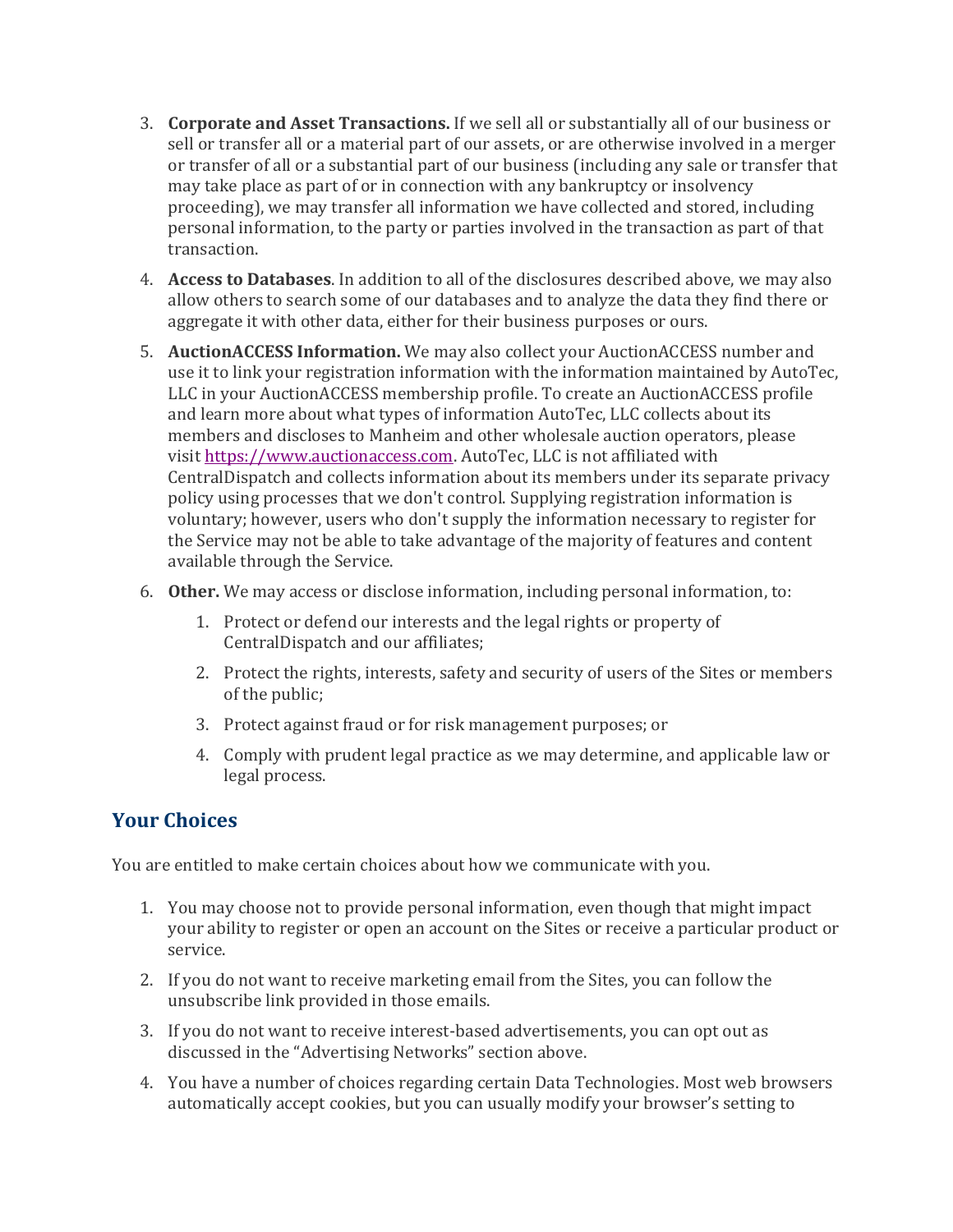decline cookies if you prefer. You may also render some web beacons unusable by rejecting their associated cookies and disable or delete similar data used by browser add-ons, such as Flash cookies, by changing the add-on's settings or opting out at the website of the technology provider. If you choose to decline cookies or similar technologies, however, please note that certain features on the Sites may not function properly or at all as a result. You may be able to adjust the use of advertising identifiers on mobile devices through the settings on your device. Finally, if you do not want to use a uniquely generated telephone number, you may choose to not call us.

5. If you do not want us to use Location Information, you can decline our initial invitation to provide that information or opt out by changing the location services settings on your mobile device. However, please note that certain features may not function properly or at all as a result if you opt out.

### **Data Transfers**

We may transfer the personal information we collect about you to countries other than the country in which the information originally was collected. Those countries may not have the same data protection laws as the country in which you initially provided the information.

### **Links**

The Sites may contain links to websites not operated by us, as well as third party widgets and applications discussed above. Once you leave the Sites, we suggest that you review the applicable privacy policy of the third-party website or application. We are not responsible for the content or use of any websites or applications other than on the Sites or the privacy practices of those websites or applications.

### **Data Security**

We use commercially reasonable administrative, technical, personnel, and physical security measures designed to safeguard information about you in our possession against loss, theft and unauthorized use, disclosure or modification. Of course, despite these measures, we cannot guarantee perfect security of networks, servers and databases we operate or that are operated on our behalf.

### **Disputes**

If you choose to visit the Sites, your visit and any dispute regarding privacy is subject to this Privacy Statement and the Visitor Agreement or Terms of Use applicable to each Site, including limitations of liability, arbitration and dispute resolution provisions and provisions relating to governing law or jurisdiction or venue that may be included in any of the foregoing.

## **Updates to this Privacy Statement**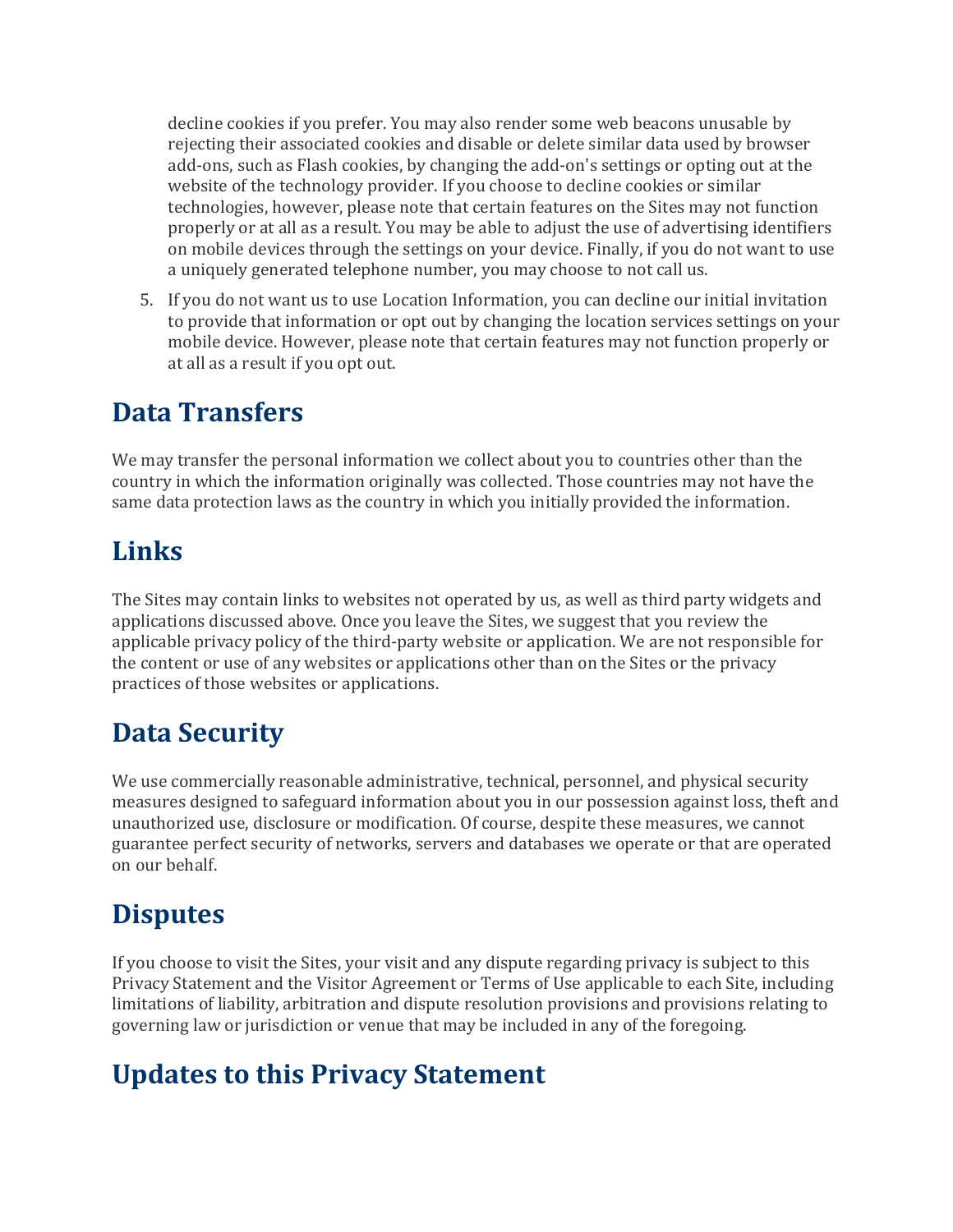We may update this Privacy Statement to provide clarification or notice of changes to our practices. We will provide you with notice of material changes by posting notice of the changes on the Site, or by providing you with notice by email or when you log into your account on the Site. By using our Sites on or after the effective date of any such amendment, you agree that your use, and any dispute over privacy, is governed by this Privacy Statement, as amended.

## **How to Contact Us**

If you have any questions or comments about this Privacy Statement, or if you would like us to update information we have about you or your preferences, please contact us by email at [privacy@coxautoinc.com.](mailto:privacy@coxautoinc.com)

#### **YOUR CALIFORNIA PRIVACY RIGHTS**

This PRIVACY NOTICE FOR CALIFORNIA RESIDENTS supplements the information contained in the Privacy Statement of CentralDispatch and its subsidiaries (collectively, "we," "us," or "our"), a Cox Automotive, Inc. company, and applies solely to consumers who reside in the State of California ("consumers" or "you"). We adopt this notice to comply with the California Consumer Privacy Act of 2018 ("CCPA") and other California privacy laws. Any terms defined in the CCPA have the same meaning when used in this notice.

#### Information We Collect

We collect information that identifies, relates to, describes, references, is capable of being associated with, or could reasonably be linked, directly or indirectly, with an individual consumer, household, or device ("personal information"). We have collected the following categories of personal information from consumers within the last twelve (12) months:

The following examples are taken directly from California Consumer Privacy Act, (CentralDispatch) collects at least one of the example items from each category.

| <b>Category</b>                                                                                          | <b>Examples</b>                                                                                                                                                                                                                                                                                                                                                                                                                                                    | <b>Collected</b> |
|----------------------------------------------------------------------------------------------------------|--------------------------------------------------------------------------------------------------------------------------------------------------------------------------------------------------------------------------------------------------------------------------------------------------------------------------------------------------------------------------------------------------------------------------------------------------------------------|------------------|
| A. Identifiers.                                                                                          | A real name, alias, postal address, unique personal identifier,<br>online identifier, Internet Protocol address, email address,<br>account name, Social Security number, driver's license number,<br>passport number, or other similar identifiers.                                                                                                                                                                                                                | <b>YES</b>       |
| <b>B.</b> Personal information<br>categories listed in the<br>statute (Cal. Civ. Code §<br> 1798.80(e) . | A name, signature, Social Security number, physical<br>characteristics or description, address, telephone number,<br>passport number, driver's license or state identification card<br>California Customer Records number, insurance policy number, education, employment,<br>employment history, bank account number, credit card<br>number, debit card number, or any other financial information,<br>medical information, or health insurance information. Some | <b>YES</b>       |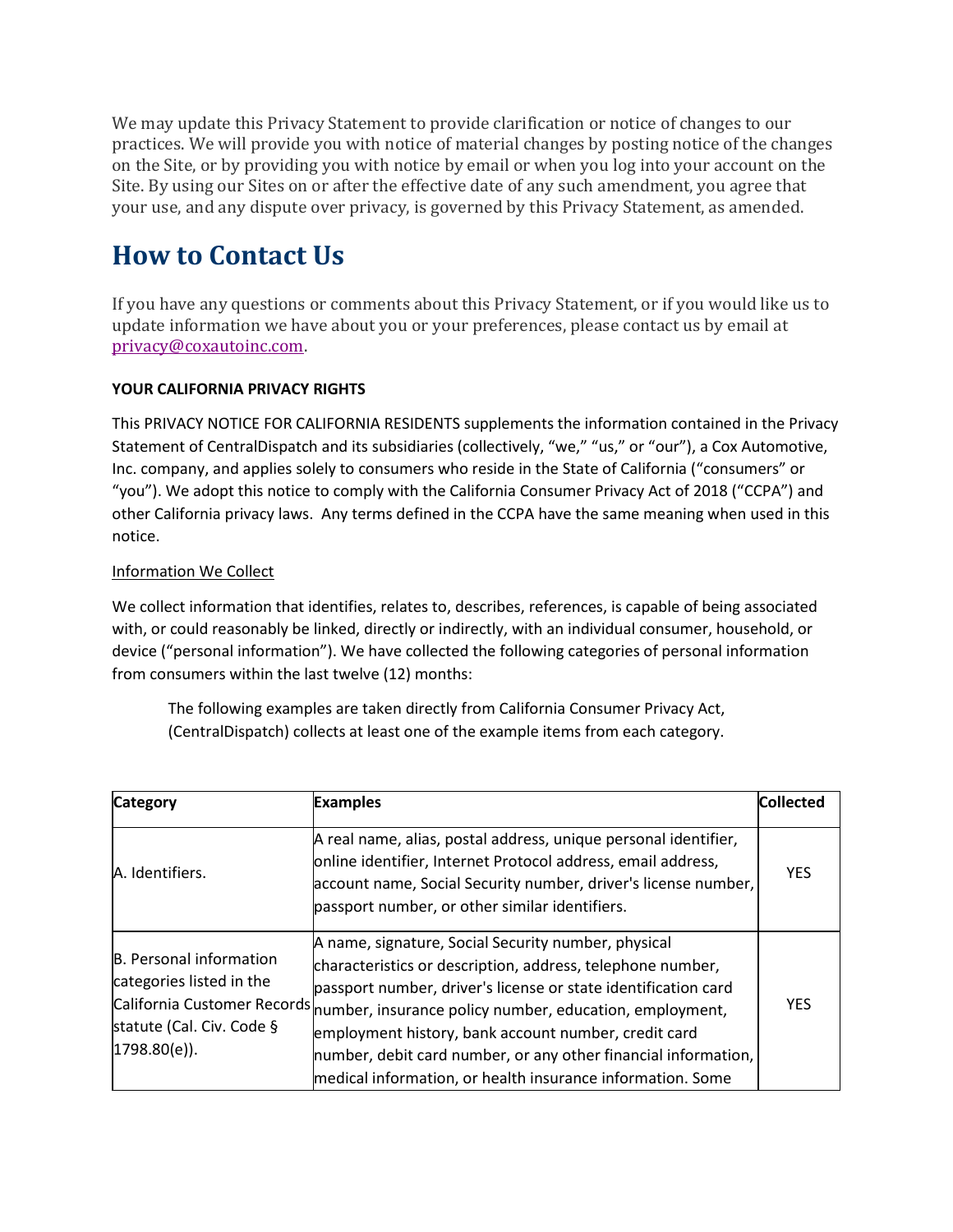|                                                                                                                                                             | personal information included in this category may overlap<br>with other categories.                                                                                                                                                                                                                                                                                                                                   |            |
|-------------------------------------------------------------------------------------------------------------------------------------------------------------|------------------------------------------------------------------------------------------------------------------------------------------------------------------------------------------------------------------------------------------------------------------------------------------------------------------------------------------------------------------------------------------------------------------------|------------|
| C. Protected classification<br>characteristics under<br>California or federal law.                                                                          | Age (40 years or older), race, color, ancestry, national origin,<br>citizenship, religion or creed, marital status, medical condition,<br>physical or mental disability, sex (including gender, gender<br>identity, gender expression, pregnancy or childbirth and related<br>medical conditions), sexual orientation, veteran or military<br>status, genetic information (including familial genetic<br>information). | <b>NO</b>  |
| D. Commercial information.                                                                                                                                  | Records of personal property, products or services purchased,<br>obtained, or considered, or other purchasing or consuming<br>histories or tendencies.                                                                                                                                                                                                                                                                 | <b>YES</b> |
| E. Biometric information.                                                                                                                                   | Genetic, physiological, behavioral, and biological<br>characteristics, or activity patterns used to extract a template<br>or other identifier or identifying information, such as,<br>fingerprints, faceprints, and voiceprints, iris or retina scans,<br>keystroke, gait, or other physical patterns, and sleep, health, or<br>exercise data.                                                                         | <b>NO</b>  |
| F. Internet or other similar<br>network activity.                                                                                                           | Browsing history, search history, information on a consumer's<br>interaction with a website, application, or advertisement.                                                                                                                                                                                                                                                                                            | <b>YES</b> |
| G. Geolocation data.                                                                                                                                        | Physical location or movements.                                                                                                                                                                                                                                                                                                                                                                                        | <b>NO</b>  |
| H. Sensory data.                                                                                                                                            | Audio, electronic, visual, thermal, olfactory, or similar<br>information.                                                                                                                                                                                                                                                                                                                                              | <b>NO</b>  |
| I. Professional or<br>employment-related<br>information.                                                                                                    | Current or past job history or performance evaluations.                                                                                                                                                                                                                                                                                                                                                                | <b>NO</b>  |
| J. Non-public education<br>information (per the Family<br><b>Educational Rights and</b><br>Privacy Act (20 U.S.C.<br>Section 1232g, 34 C.F.R. Part<br>99)). | Education records directly related to a student maintained by<br>an educational institution or party acting on its behalf, such as<br>grades, transcripts, class lists, student schedules, student<br>identification codes, student financial information, or student<br>disciplinary records.                                                                                                                         | <b>NO</b>  |
| K. Inferences drawn from<br>other personal information.                                                                                                     | Profile reflecting a person's preferences, characteristics,<br>psychological trends, predispositions, behavior, attitudes,<br>intelligence, abilities, and aptitudes.                                                                                                                                                                                                                                                  | <b>NO</b>  |

We obtain the categories of personal information listed above from the following categories of sources: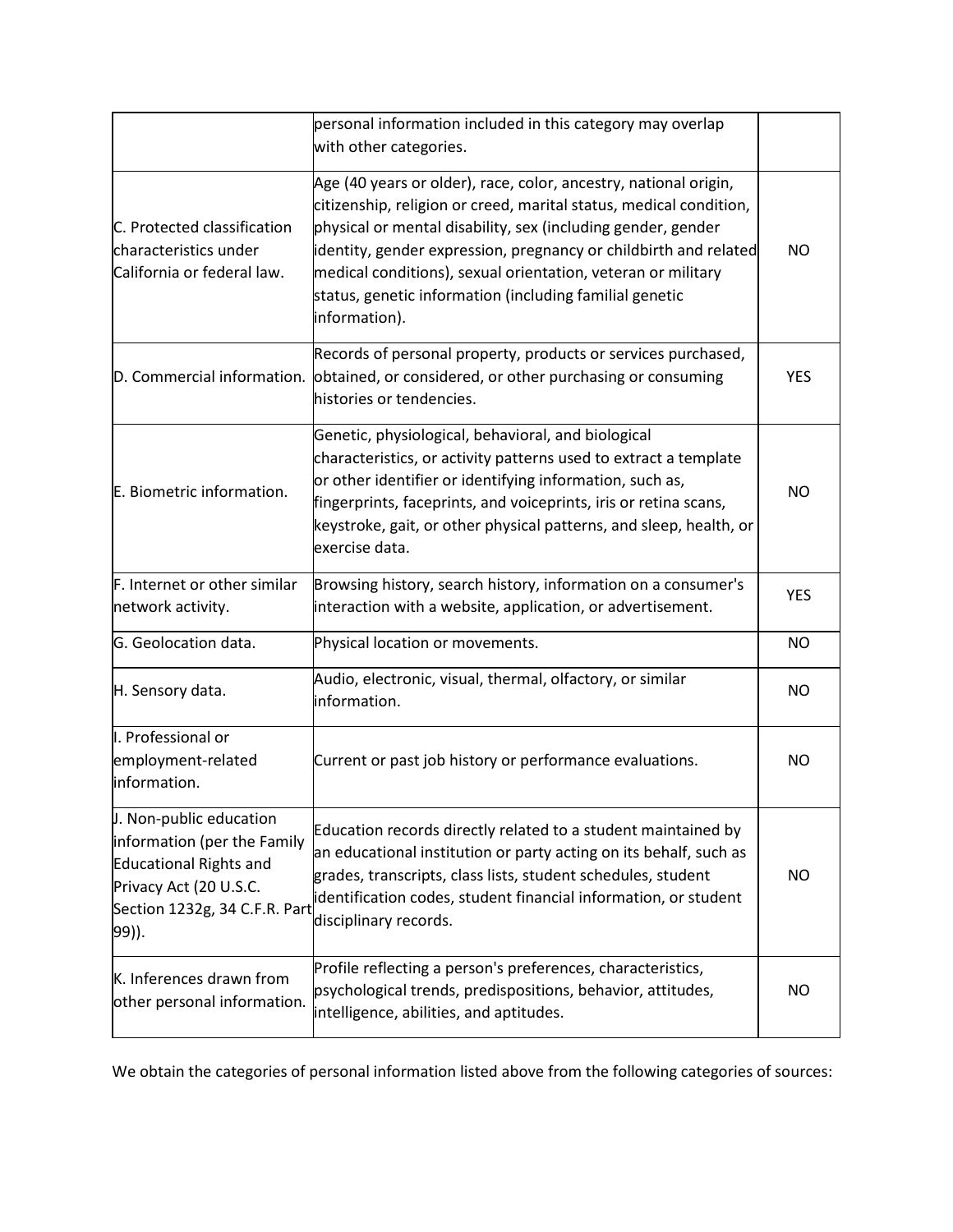- Directly from our customers or their agents. For example, from documents that our clients provide to us related to the services for which they engage us.
- Indirectly from our clients or their agents. For example, through information we collect from our clients in the course of providing services to them.
- Directly and indirectly from activity on our website [\(www.Centraldispatch.com\)](https://www.centraldispatch.com/). For example, from submissions through our website portal or website usage details collected automatically.
- From third-parties that interact with us in connection with the services we perform.

#### Sharing Personal Information

We may disclose your personal information to a third party for a business purpose. When we disclose personal information for a business purpose, we enter a contract that describes the purpose and requires the recipient to both keep that personal information confidential and not use it for any purpose except performing the contract.

In the preceding twelve (12) months, we have disclosed the following categories of personal information for a business purpose:

| Category A: | Identifiers.                                                 |
|-------------|--------------------------------------------------------------|
| Category B: | California Customer Records personal information categories. |
| Category D: | Commercial Information.                                      |
| Category F: | Internet or other similar network activity.                  |

We disclose your personal information for a business purpose to the following categories of third parties:

- Our affiliates.
- Service providers.
- Third parties to whom you or your agents authorize us to disclose your personal information in connection with products or services we provide to you.

In the preceding twelve (12) months, we have sold the following categories of personal information:

In the preceding twelve (12) months, we have not sold any personal information.

#### Your Rights and Choices

The CCPA provides California residents with specific rights regarding their personal information. This section describes your CCPA rights and explains how to exercise those rights.

*Access to Specific Information and Data Portability Rights*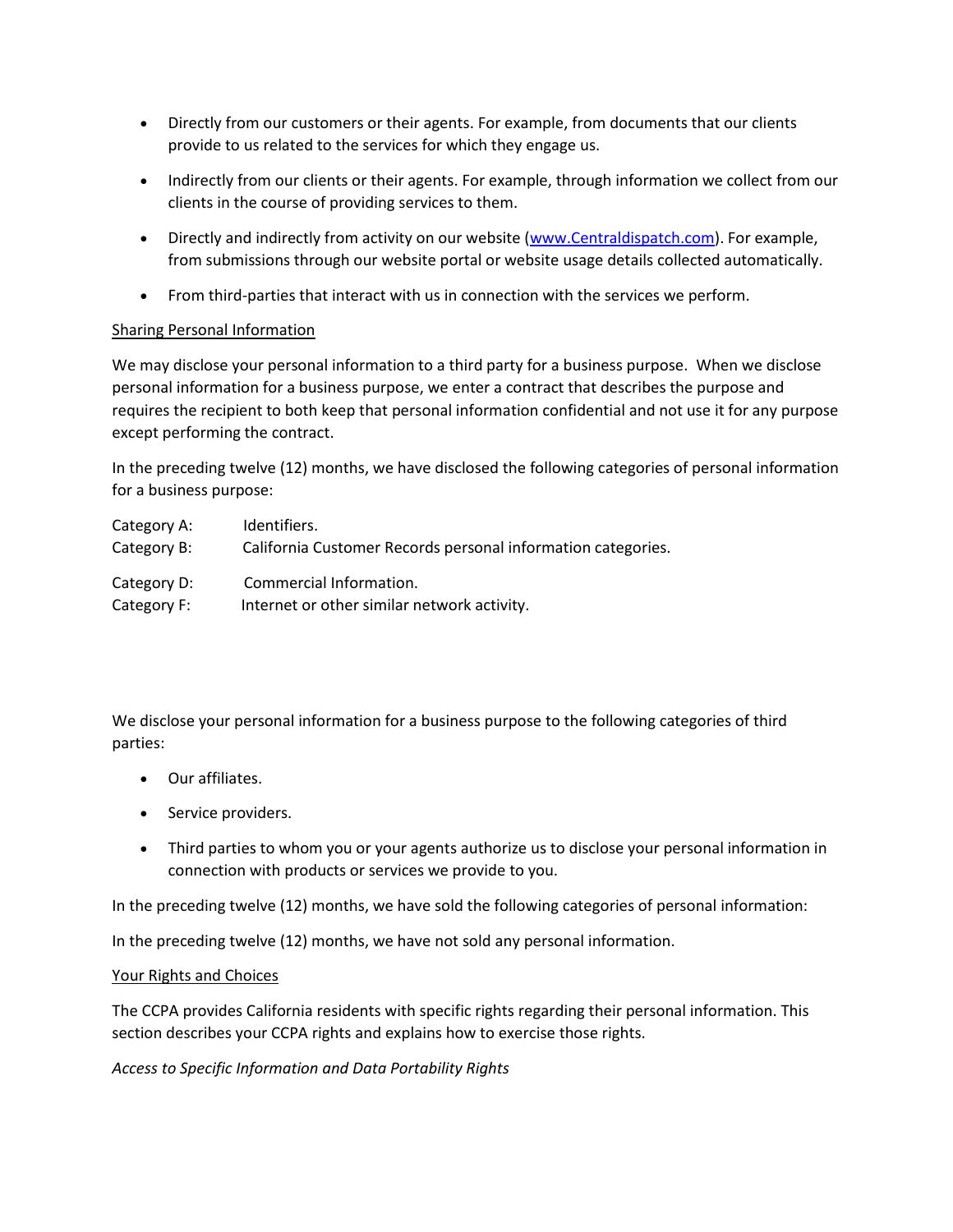You have the right to request that we disclose certain information to you about our collection and use of your personal information over the past 12 months. Once we receive and confirm your verifiable consumer request, we will disclose to you:

- The categories of personal information we collected about you.
- The categories of sources for the personal information we collected about you.
- Our business or commercial purpose for collecting or selling that personal information.
- The categories of third parties with whom we share that personal information.
- The specific pieces of personal information we collected about you (also called a data portability request).
- If we sold or disclosed your personal information for a business purpose, two separate lists disclosing:
	- $\circ$  sales, identifying the personal information categories that each category of recipient purchased; and
	- $\circ$  disclosures for a business purpose, identifying the personal information categories that each category of recipient obtained.

California Civil Code Section 1798.83 entitles California users to request information concerning whether a business has disclosed certain information about you to any third parties for the third parties' direct marketing purposes. California users who wish to request further information in compliance with this law or have questions or concerns about our privacy practices and policies may contact us as specified in the "How to Contact Us" section below.

#### *Deletion Request Rights*

You have the right to request that we delete any of your personal information that we collected about you and retained, subject to certain exceptions in the CCPA. Once we receive and confirm your verifiable consumer request, we will delete your personal information from our records, unless an exception applies, and we will direct our service providers to similarly delete your personal information from their records.

#### *Exercising Access, Data Portability, and Deletion Rights*

To exercise the access, data portability, and deletion rights described above, please submit a "verifiable consumer request" (defined below) to us by either:

- Calling us at 800-928-7869
- Visiting [Centraldispatch.com](http://www.centraldispatch.com/)

Only you or someone you authorized to act on your behalf, may make a verifiable consumer request related to your personal information. You may also make a verifiable consumer request on behalf of your minor child.

A verifiable consumer request must: